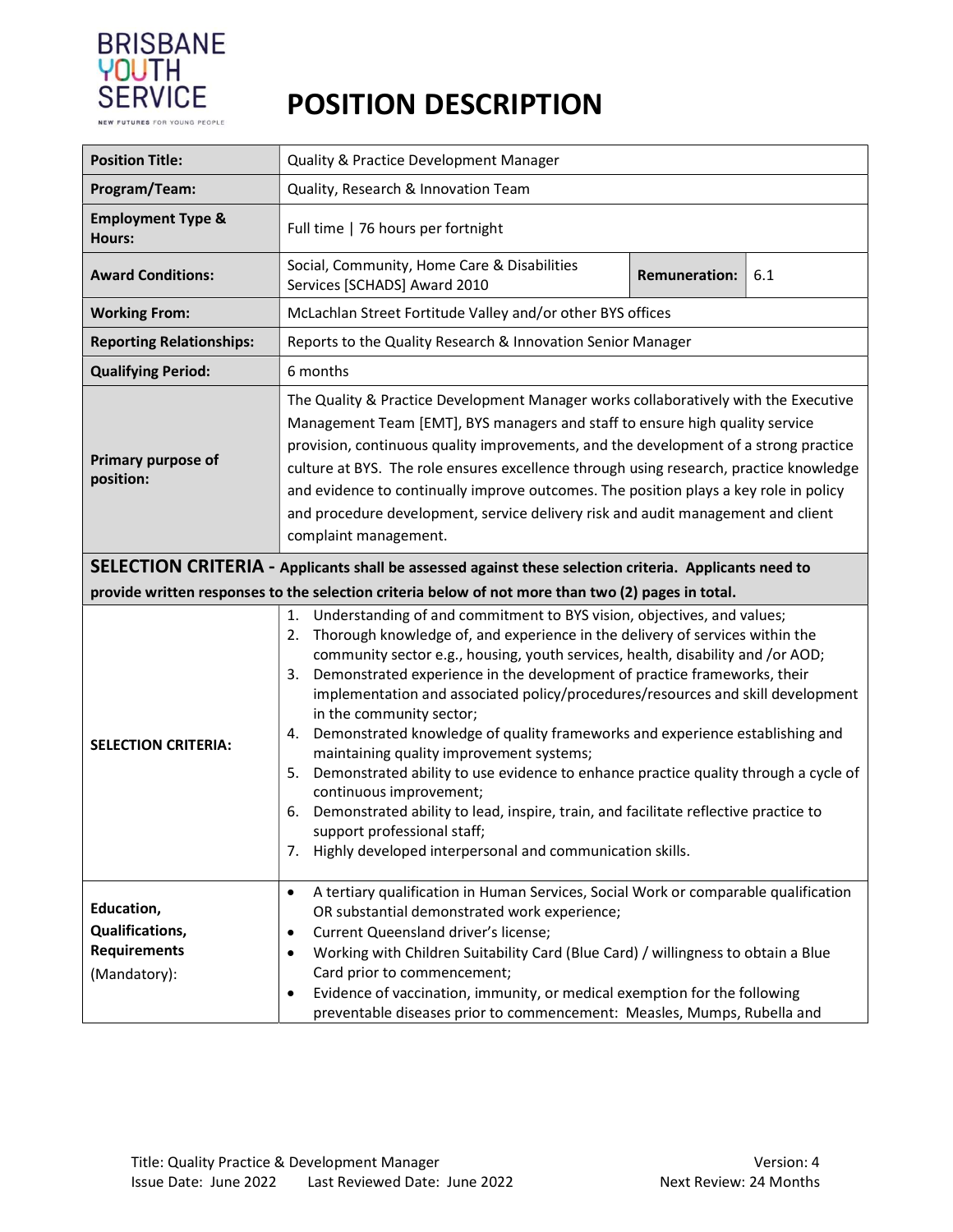|                                                     | Varicella (Chicken Pox); Pertussis (Whooping Cough); Hepatitis B (health team                    |  |  |  |  |  |  |  |  |
|-----------------------------------------------------|--------------------------------------------------------------------------------------------------|--|--|--|--|--|--|--|--|
|                                                     | workers only) and COVID-19;                                                                      |  |  |  |  |  |  |  |  |
|                                                     | Three relevant referees, including current or most recent manager.<br>٠                          |  |  |  |  |  |  |  |  |
|                                                     | Previous management experience in the not-for-profit sector;<br>$\bullet$                        |  |  |  |  |  |  |  |  |
|                                                     | Experience in developing and managing quality practice frameworks, policies, and<br>٠            |  |  |  |  |  |  |  |  |
| <b>Skills &amp; Experience:</b>                     | processes;                                                                                       |  |  |  |  |  |  |  |  |
|                                                     | Exposure to human services auditing processes.<br>$\bullet$                                      |  |  |  |  |  |  |  |  |
|                                                     | An ability to lead, motivate, and contribute in a positive way to the health of an<br>$\bullet$  |  |  |  |  |  |  |  |  |
|                                                     | organisation;                                                                                    |  |  |  |  |  |  |  |  |
|                                                     | Ability to work independently exercising a high degree of initiative, judgement and              |  |  |  |  |  |  |  |  |
| <b>Personal Attributes:</b>                         | decision making;                                                                                 |  |  |  |  |  |  |  |  |
|                                                     | Strong analytical skills;<br>$\bullet$                                                           |  |  |  |  |  |  |  |  |
|                                                     | Consultative and collaborative working attitude;<br>$\bullet$                                    |  |  |  |  |  |  |  |  |
|                                                     | Commitment to a learning culture and ongoing professional development;<br>$\bullet$              |  |  |  |  |  |  |  |  |
|                                                     | Personal drive and integrity;                                                                    |  |  |  |  |  |  |  |  |
| <b>KEY RESULT AREAS - Role and responsibilities</b> |                                                                                                  |  |  |  |  |  |  |  |  |
| <b>Service Delivery:</b>                            | Monitor and review the BYS Practice Framework and ensure its integration into                    |  |  |  |  |  |  |  |  |
|                                                     | service delivery across all BYS programs and teams;                                              |  |  |  |  |  |  |  |  |
|                                                     | Develop practice resources to support staff and provide training/coaching;<br>٠                  |  |  |  |  |  |  |  |  |
|                                                     | Lead and manage BYS involvement in external accreditation processes;<br>$\bullet$                |  |  |  |  |  |  |  |  |
|                                                     | Ensure compliance standards are met and high-quality services are being delivered<br>$\bullet$   |  |  |  |  |  |  |  |  |
|                                                     | to clients;                                                                                      |  |  |  |  |  |  |  |  |
|                                                     | Manage the development and review of organisational policies and procedures and                  |  |  |  |  |  |  |  |  |
|                                                     | ensure alignment with relevant legislation, standards, contracts, and client<br>expectations;    |  |  |  |  |  |  |  |  |
|                                                     | Provide practice and policy leadership, advice, and support to EMT, managers/staff;<br>$\bullet$ |  |  |  |  |  |  |  |  |
|                                                     | Provide practice support to staff/managers for complex client work;                              |  |  |  |  |  |  |  |  |
|                                                     | Work with staff, managers and EMT to identify, mitigate and manage service                       |  |  |  |  |  |  |  |  |
|                                                     | delivery risks;                                                                                  |  |  |  |  |  |  |  |  |
|                                                     | Lead and/or support the implementation of the Quality Management System                          |  |  |  |  |  |  |  |  |
|                                                     | [QMS] at BYS;                                                                                    |  |  |  |  |  |  |  |  |
|                                                     | Manage the Continuous Quality Improvement group, ensure participation,                           |  |  |  |  |  |  |  |  |
|                                                     | collaboration and input from relevant managers and staff to achieve priority quality             |  |  |  |  |  |  |  |  |
|                                                     | improvements;                                                                                    |  |  |  |  |  |  |  |  |
|                                                     | Lead and manage the BYS complaints management process ensuring timely and                        |  |  |  |  |  |  |  |  |
|                                                     | effective responses and support staff/managers to proactively address arising                    |  |  |  |  |  |  |  |  |
|                                                     | issues;                                                                                          |  |  |  |  |  |  |  |  |
|                                                     | Maintain current knowledge of trends, policies, and good practice in the provision<br>$\bullet$  |  |  |  |  |  |  |  |  |
|                                                     | of services for young people;                                                                    |  |  |  |  |  |  |  |  |
|                                                     | Collect and maintain accurate client data, to contribute to monitoring, evaluation,<br>$\bullet$ |  |  |  |  |  |  |  |  |
|                                                     | and reporting on program performance;                                                            |  |  |  |  |  |  |  |  |
|                                                     | Participate in both quantitative and qualitative data collection to support BYS<br>$\bullet$     |  |  |  |  |  |  |  |  |
|                                                     | continual quality improvement;                                                                   |  |  |  |  |  |  |  |  |
|                                                     | Represent the organisation, in relevant networks and forums;<br>٠                                |  |  |  |  |  |  |  |  |
|                                                     | Where agreed with the Line Manager supervise students;                                           |  |  |  |  |  |  |  |  |
|                                                     | Transport groups and individuals to appointments, meetings, and any other                        |  |  |  |  |  |  |  |  |
|                                                     | activities as required;<br>Undertake other tasks as required.                                    |  |  |  |  |  |  |  |  |
|                                                     |                                                                                                  |  |  |  |  |  |  |  |  |